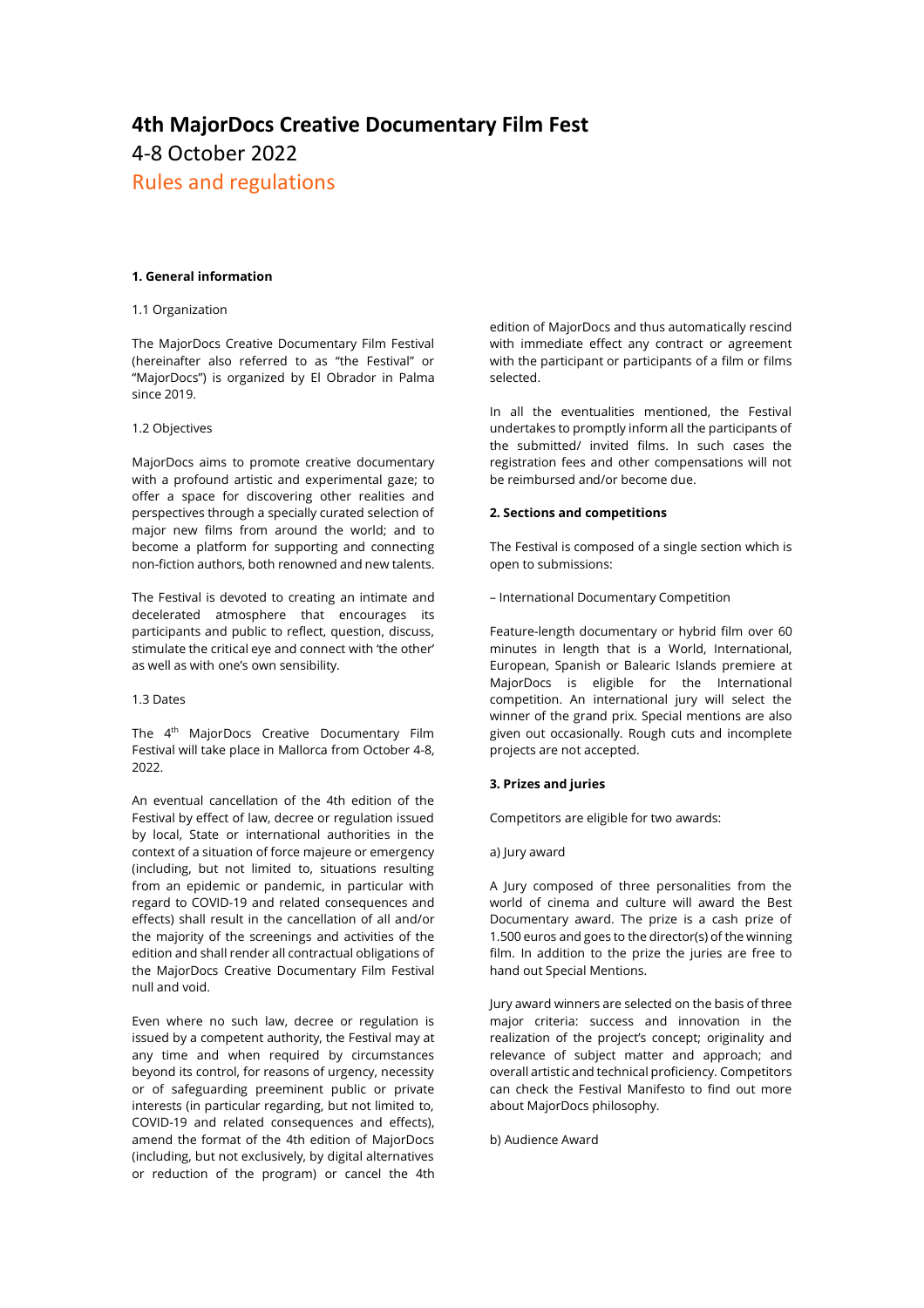During the festival, MajorDocs audiences vote for their favourite documentary feature film to win the Audience Award.

The Jury award winning film will be screened at the next immediate edition of the Menorca Doc Fest, as part of a collaboration between both festivals.

Both Audience and Jury Award-winning films may have additional screenings throughout the weeks that follows the Festival as part of partner events and/or special screenings organised by the Festival in the Balearic Islands.

# **4. Elegibility**

a) Submission to the festival is open to all creative documentaries over 60 minutes shot in any format.

b) Films must have been completed after June 1, 2021 to be eligible for selection. Projects completed after November 1, 2021 will be prioritized.

c) Films selected must not have been previously released in the Balearic Islands prior to the official presentation at MajorDocs. Special preference is given to Spanish premieres.

d) Films available on the Internet, broadcast on television or commercially released on VOD, DVD, Blu-Ray or any other format in Spain before October 2022 are not eligible for inclusion, except by special provision of the festival team.

e) Films previously submitted to the festival that were not selected will not be reconsidered for the subsequent year, unless by special provision of the festival team.

## **5. Submission**

# 5.1 Entry form

Submissions are entered at the online platform FilmFreeway: [https://filmfreeway.com/majordocs.](https://filmfreeway.com/majordocs)

# 5.2 Submission deadline

The submission deadline for selection purposes, which means the deadline for the festival office to receive all required submission materials, is June 1, 2022. The festival is not obliged to view entries that are received after this date.

# 5.3 Fee

All submissions are subject to the payment of entry fees during the online submission process. Entries are confirmed upon acknowledgement of receipt of these fees. The fee varies according to the chosen deadline:

• Earlybird Deadline (March 1, 2022): 10.00 EUR

• Extended Deadline (June 1, 2022): 30.00 EUR

Incomplete or misleading entries will not be considered. In case of cancellation of the submission, the registration fee will not be reimbursed.

# 5.4 Language and subtitles

All films must be submitted in the original language with English subtitles. For pre-selection, Englishlanguage films do not require subtitles.

# 5.5 Format

Format options for submitted films are strictly digital. DVDs or USB keys will not be accepted. Screener link with a password, if required, must be valid until September 1, 2022.

# 5.6 Participation

The submission and participation of a film in the Festival imply acceptance of the Rules and Regulations for participation. In any unforeseen eventuality, the decision of the Festival Directorship is final.

## 5.7 Notification

Selected films will be notified by September 1, 2022 at the latest. Due to high number of submissions, we are unable to provide any personal feedback in case of non-selection.

# **6. Selected films**

## 6.1 Inclusion in the program

By submitting your film for consideration for the 4th edition of MajorDocs, you are agreeing to make the film available for potential multiple screenings during the festival.

After being extended an official invitation to participate, films cannot be withdrawn after September 1, 2022. Selected films may not be screened at any other festival or public event taking place in the Balearic Islands prior to the official screening at MajorDocs.

## 6.2 Subtitling

Films will be screened in their original-language version. Spanish-language films will be screened with English subtitles. English-language films will be screened with Spanish subtitles. If the original language is neither Spanish nor English, films will be screened subtitled simultaneously in Spanish and English. English subtitles will be provided by the right holders. Spanish subtitles will be provided by the Festival only if the right holders or film representatives can't provide them.

<sup>•</sup> Regular Deadline (April 1, 2022): 15.00 EUR

<sup>•</sup> Late Deadline (May 1, 2022): 20.00 EUR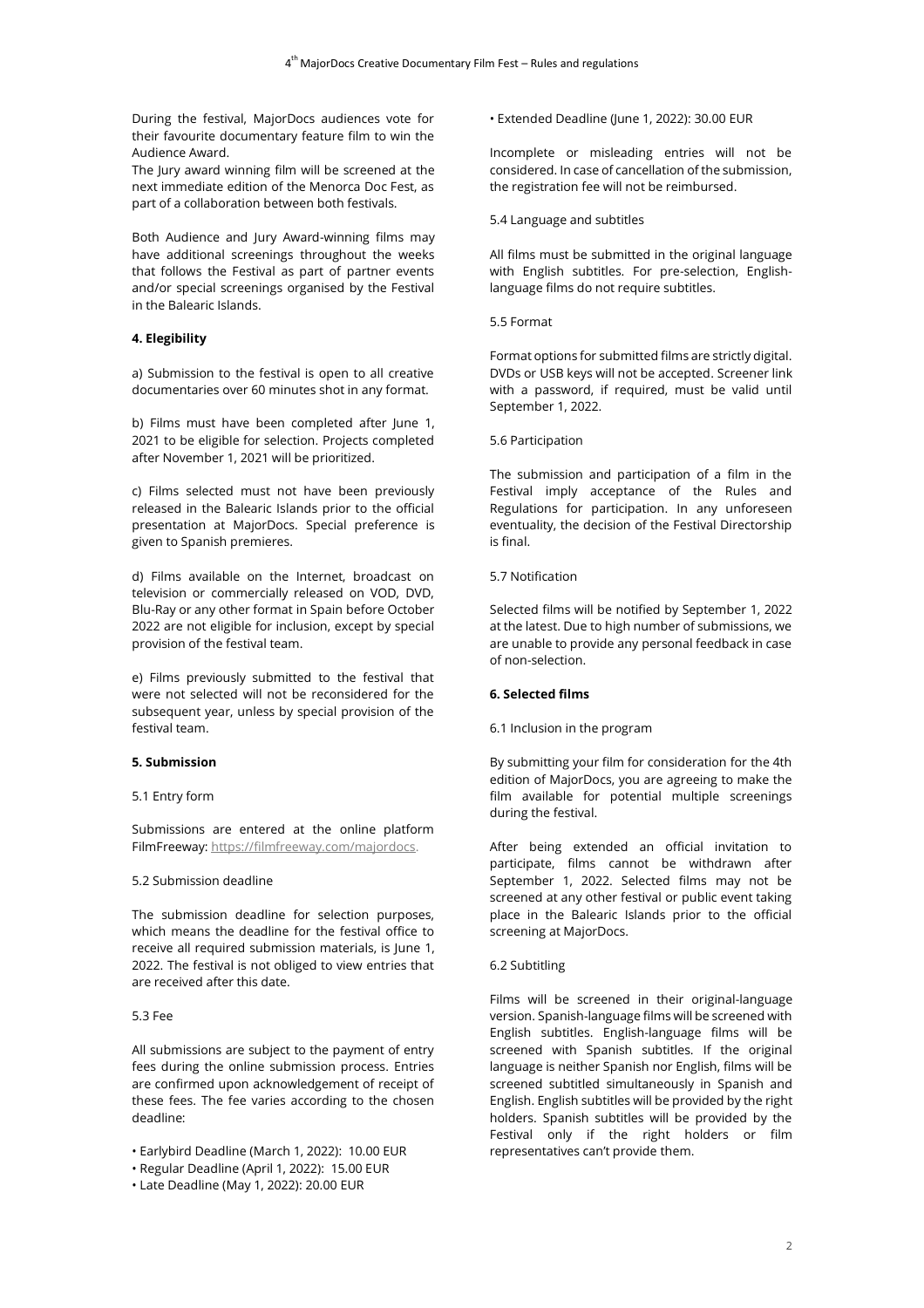## 6.3 Screening deliveries

The Festival must receive, for translation purposes:

a) ProRes 422 file of the final version of the film without subtitles. Audio channels must be separated. Quality must be the highest available. This file is not mandatory for Spanish-language films.

b) Timecoded English subtitle file (.SRT) for the entire film.

c) If available, timecoded Spanish subtitle file (.SRT) for the entire film. This file is not mandatory for Spanish-language films.

d) Digital H264 (.mov or .mp4) file of the final version of the film, without subtitles.

e) Spanish-language films must provide DCP with English subtitles on the print.

The Festival encourages digital delivery of the materials, preferably via a downloadable link. Should the film need to be delivered physically, detailed shipping instructions along with all needed information will be communicated.

The requested materials should be sent as soon as possible upon acceptance of the official invitation, but no later than August 1, 2022, unless otherwise agreed upon with the Festival. Spanish-language films can send the DCP no later than September 1, 2022. All rights holders and/or film representatives are urged to respect the deadline for providing all requested materials to the Festival.

## 6.4 Catalog and press materials

In order to compile the festival catalog, website and other publicity channels, for each selected film the festival must receive the following materials:

a) At least three different 300 dpi resolution film stills.

b) One 300 dpi resolution photo of the director(s).

c) Trailer and/or teaser.

d) Official poster, in 300 dpi resolution. Big format (100x70 cm) preferred.

c) Synopsis no longer than 600 characters including spaces.

d) Director's filmography and his or her biography no longer than 600 characters including spaces.

e) Full credits, including original title, English title, country/countries of production, year of production, premiere status, format, film runtime, director,

production company, producer, sales company, screenplay, cinematography, editing, production design, sound, music, principal cast.

f) Other information and materials requested by the Festival.

The requested materials should be sent as soon as possible upon acceptance of the invitation, but no later than August 1, 2022, unless otherwise agreed upon with the Festival. The Festival accepts no liability if its publications reproduce inaccuracies included in the submitted materials.

#### 6.5 Publicity

Directors, producers, and distributors of participating and awarded films in MajorDocs competition undertake to make mention in their publicity and advertising materials (posters, presskits, trailers, website, etc.) of the selection and winning of a prize at MajorDocs Creative Documentary Film Fest. The official logos of the prizes will be supplied by the Festival. The logo must not under any circumstances be modified or altered without the prior permission of the Festival.

#### 6.6 Travel and accommodation

Each film participating will be represented by the director of the film. The Festival undertakes to provide travel and accommodation only for these representatives in accordance with its hospitality regulations. MajorDocs requests directors to take part in the film Q&A, industry sessions or similar events during this time.

## **7. Shipment**

7.1 Shipping instructions

Detailed screening copy shipping information will follow the acceptance of the film.

The sender is requested to inform the festival about the means of dispatch, date of shipment, and the airway bill number. The film must be sent prepaid by the sender. No collect shipments will be accepted unless authorized by the festival. The festival will only pay for the return transportation charges, excluding any additional costs for tax and custom clearance in the country of return.

To avoid delays and customs fees, international parcels containing screening formats and other related materials should be labelled, "No commercial value. For cultural purposes only". If sending via international courier service, customs charges and other taxes must be paid for by the sender. This must be stipulated on the shipping invoice.

## 7.2 Screening copy return

All screening copies will be returned within four